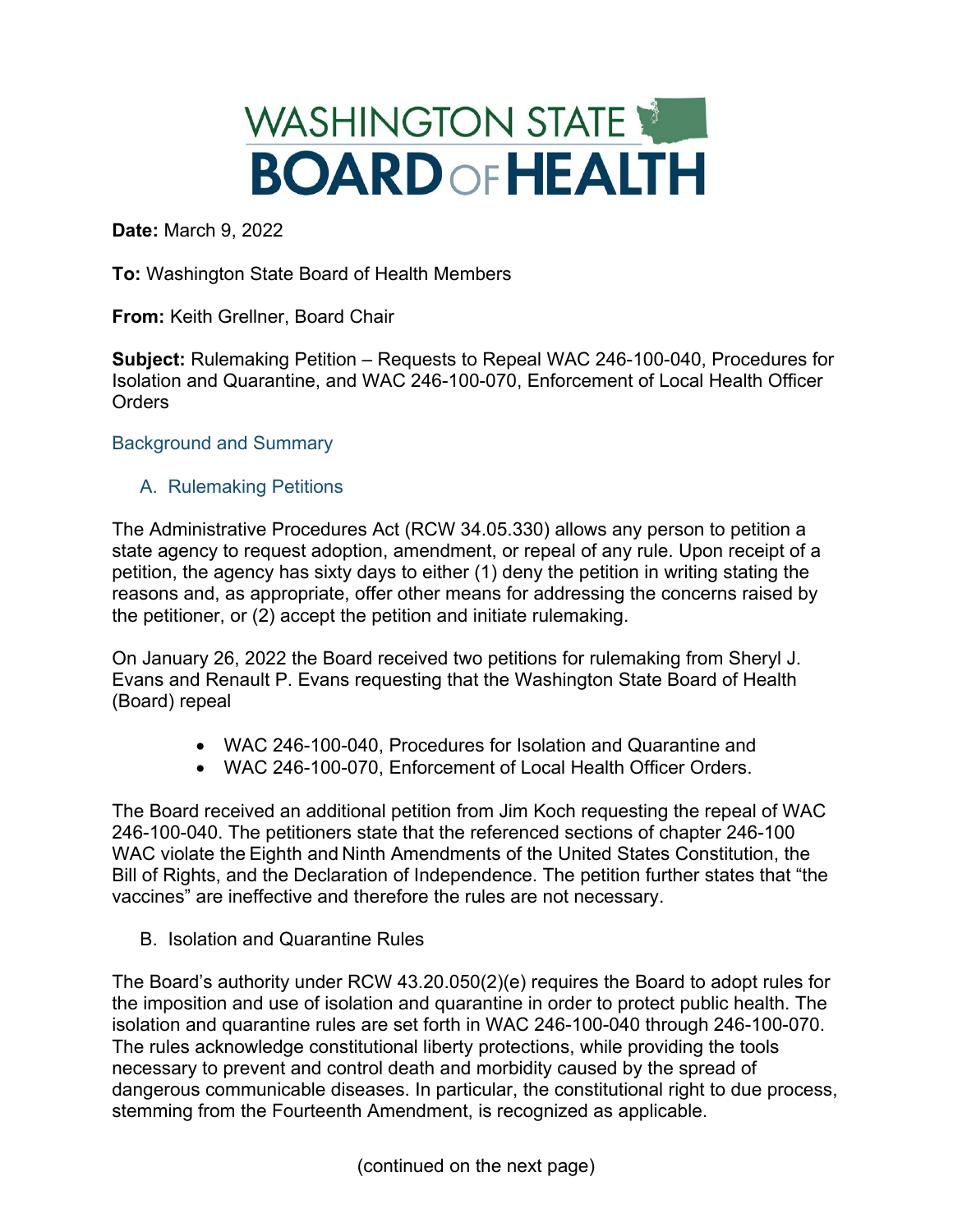Washington State Board of Health March 9, 2022 Meeting Memo Page 2

The current rules were established in 2003 with the stated purpose being, "To provide guidance to first-responders in the event of bioterrorism attack, chemical, or radiologic attack, or major infectious disease outbreak about the enforceability of local health officers' orders and the due process rights of individuals subject to isolation or quarantine orders." (WSR 03-05-048). The rules ensure that anyone subject to an isolation or quarantine order is able to challenge the order in court. The rules put in place due process protections that were not previously codified.

RCW 70.05.070(3) authorizes local health officers to "control and prevent the spread of any dangerous, contagious, or infectious diseases that may occur within his or her jurisdiction." WAC 246-100-040 establishes, among other things, requirements that a local health officer must meet before issuing an emergency isolation or quarantine order. In addition, the order must contain a notice advising a person quarantined of their right to petition the superior court for a release from isolation or quarantine, their right to counsel, including counsel at government expense if they cannot afford legal counsel. Another isolation and quarantine rule, WAC 246-100-045, establishes minimum principles and conditions for isolation and quarantine, including that it be the least restrictive means necessary to protect public health. WAC 246-100-055 further describes procedures for obtaining relief from isolation and quarantine in superior court.

WAC 246-100-070 provides that an order issued in accordance with the isolation and quarantine rules shall be enforced by law enforcement personnel and others, consistent with RCW 43.20.050. It also provides for criminal sanctions for violation of the rules or an order issued by a local health officer, as provided in RCW 43.20.050 and 70.05.120. The rule substantially reflects language that is already set forth in statute.

### Recommended Board Actions

The Board may wish to consider, amend if necessary, and adopt one of the following motions:

The Board declines the petitions to initiate rulemaking to repeal WAC 246-100-040 and WAC 246-100-070 for the reasons articulated by Board members and directs staff to notify the requestors of the Board's decision.

## OR

The Board accepts the petitions for rulemaking to repeal WAC 246-100-040 and WAC 246-100-070. The Board directs staff to notify the requestors of its decision and to file a CR-101, Preproposal of Inquiry, under its authority in RCW 43.20.050.

**Staff** Samantha Pskowski